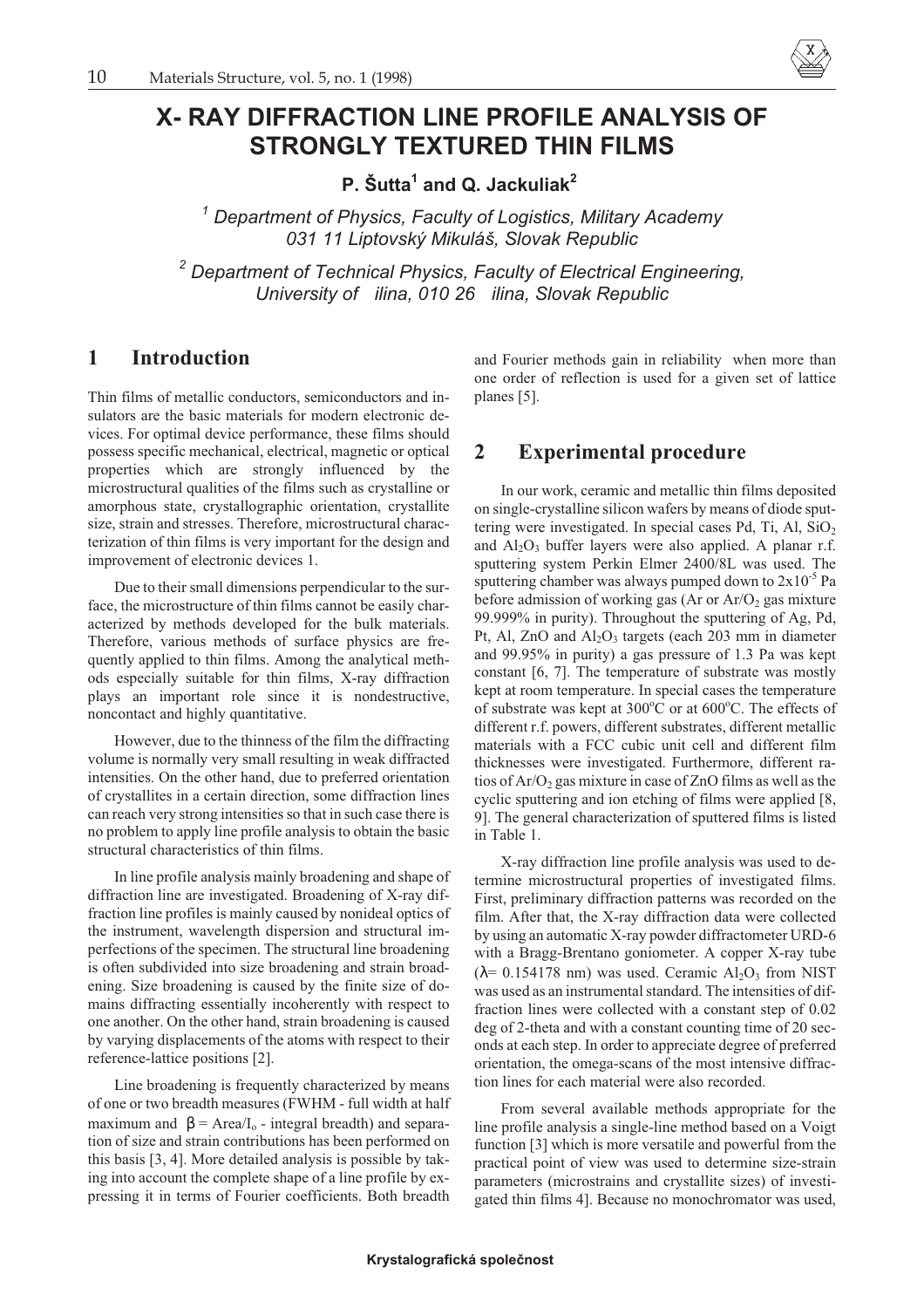| Sample<br>(thin film) | Special<br>conditions | Substrate<br>(configuration) | R.f. Power [W] | Thickness [nm] | Substrate temper-<br>ature $\rm [^O\rm C]$ |
|-----------------------|-----------------------|------------------------------|----------------|----------------|--------------------------------------------|
| ZnO 1                 | $Ar+O2(25/75)$        | Al/SiO <sub>2</sub> /Si      | 500            | 1000           | room                                       |
| ZnO <sub>2</sub>      | $Ar+O2(25/75)$        | SiO <sub>2</sub> /Si         | 500            | 1000           | room                                       |
| ZnO <sub>3</sub>      | 5x etch               | Al/SiO <sub>2</sub> /Si      | 500            | 1000           | room                                       |
| ZnO <sub>4</sub>      | 5x etch               | SiO <sub>2</sub> /Si         | 500            | 1000           | room                                       |
| ZnO 5                 | $Ar+O2(60/40)$        | Al/SiO <sub>2</sub> /Si      | 500            | 1000           | room                                       |
| ZnO 6                 | $Ar+O2(60/40)$        | SiO <sub>2</sub> /Si         | 500            | 1000           | room                                       |
| $Zn_xO_y$ 1           | Multilayers           | $Al_xO_y/SiO_2/Si$           | 500            | 250            | room                                       |
| $Zn_xO_y$ 2           | Multilayers           | $Al_xO_y/SiO_2/Si$           | 500            | 250            | 300                                        |
| $Zn_xO_y$ 3           | Multilayers           | $Al_xO_y/SiO_2/Si$           | 500            | 250            | 600                                        |
| Ag 1                  | Ar                    | Pd/Ti/SiO <sub>2</sub> /Si   | 250            | 1000           | room                                       |
| Ag 2                  | Ar                    | Pd/Ti/SiO <sub>2</sub> /Si   | 500            | 1000           | room                                       |
| Ag 3                  | Ar                    | Pd/Ti/SiO <sub>2</sub> /Si   | 800            | 1000           | room                                       |
| Ag 4                  | Ar                    | SiO <sub>2</sub> /Si         | 500            | 1000           | room                                       |
| Ag 5                  | Ar                    | Si [100]                     | 500            | 1000           | room                                       |
| Pd                    | Ar                    | Si [100]                     | 500            | 1100           | room                                       |
| Pt                    | Ar                    | Si [100]                     | 500            | 1000           | room                                       |

**Table 1.** Characterization of investigated thin films

the  $K_{\alpha2}$  line had to be removed by a Rachinger method (in case of broad lines of ZnO and Pt films) and by a graphic method 10, 11] modified for a processing on a personal computer (in case of narrow lines of metallic Ag and Pd films).

# **3 Results and Discussion**

Because Zinc Oxide has a hexagonal close-packed wurtzite structure, polycrystalline thin films prepared by different techniques have usually preferential orientation of their grains in the [001] direction perpendicular to the substrate, strongly depending on the deposition conditions in the deposition unit.

Diffraction patterns preliminary recorded on the film indicated that all investigated films were polycrystalline. Almost in all cases, a very strong preferred orientation of crystallites perpendicular to the substrate, depending on the material and on the special conditions in the course of deposition, was observed. In case of zinc oxide films the preferred orientation is mainly in the [001] and [110] directions and in case of metallic films (Ag, Pd, Pt) it is in the [111] direction (See part of ZnO X-ray diffraction patterns presented in Figures 1, 2, 3 and 4).



**Figure 1.** Influence of aluminium buffer layer on preferred orientation of ZnO film  $(Ar/O<sub>2</sub>=25/75%)$ 



**Figure 2.** Influence of cyclic sputtering and ion etching of films on preferred orientation of ZnO films  $(Ar/O<sub>2</sub> = 25/75 %$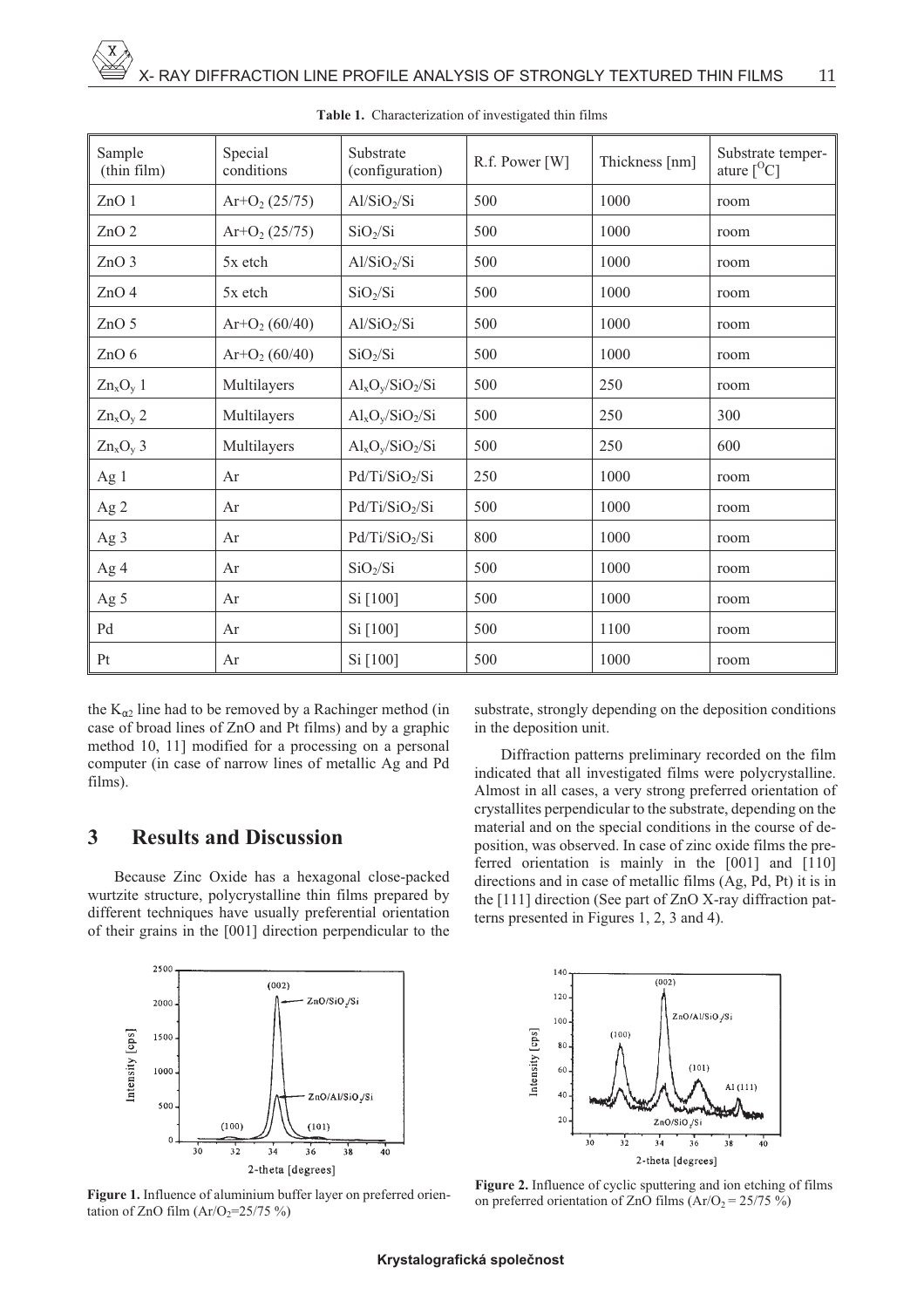| Sample<br>(thin film) | Investigated line | Line position | Intensity of<br>$K_{\alpha 1}$ [cps] | FWHM [deg] | Integrated<br>intensity [deg/s] |
|-----------------------|-------------------|---------------|--------------------------------------|------------|---------------------------------|
| ZnO1                  | 002               | 34.184        | 436                                  | 0.4825     | 282.8                           |
| $ZnO$ 2               | 002               | 34.205        | 1467                                 | 0.5568     | 1052                            |
| $ZnO$ 3               | 110               | 56.265        | 101                                  | 0.9765     | 119.4                           |
| $ZnO$ 4               | 110               | 56.324        | 279                                  | 1.0537     | 359.4                           |
| ZnO <sub>5</sub>      | 002               | 34.216        | 1664                                 | 0.4591     | 1016                            |
| $ZnO$ $6$             | 002               | 34.027        | 2445                                 | 0.7335     | 2218                            |
| $Zn_xO_y$ 1           | 002               | 34.265        | 5.9                                  | 0.4453     | 3.3                             |
| $Zn_xO_y$ 2           | 002               | 34.379        | 32.47                                | 0.5799     | 24.4                            |
| $Zn_xO_y$ 3           | 002               | 34.372        | 724.4                                | 0.4254     | 365.7                           |
| Ag1                   | 111               | 38.128        | 2428                                 | 0.0607     | 201.0                           |
| Ag2                   | 111               | 38.109        | 4345                                 | 0.0559     | 320.1                           |
| Ag3                   | 111               | 38.109        | 8781                                 | 0.0594     | 686.9                           |
| Ag4                   | 111               | 38.103        | 1980                                 | 0.0550     | 154.8                           |
| $Ag\,5$               | 111               | 38.142        | 3527                                 | 0.0682     | 336.2                           |
| $Pd$                  | 111               | 40.197        | 1548                                 | 0.0790     | 172.4                           |
| Pt                    | 111               | 39.776        | 2.2277                               | 0.2076     | 6272                            |

**Table 2** Data of investigated thin films obtained from X-ray diffraction

 $\overline{\mathrm{x}}$ 

**Table 3** Size-strain data of investigated thin films

| Sample<br>(thin film) | Investigated line | Integral breadth<br>[deg] $\beta$ | Shape factor<br>$\phi = FWHM/\beta$ | Microstrains<br>$\leq \epsilon \geq x 10^3$ | Crystallite size<br>D[nm] |
|-----------------------|-------------------|-----------------------------------|-------------------------------------|---------------------------------------------|---------------------------|
| ZnO1                  | 002               | 0.6493                            | 0.7432                              | 4.5                                         | 26                        |
| $ZnO$ 2               | 002               | 0.7171                            | 07764                               | 5.9                                         | 28                        |
| ZnO3                  | 110               | 1.1818                            | 0.8263                              | 6.9                                         | 25                        |
| $ZnO$ 4               | 110               | 1.2897                            | 0.8170                              | 7.3                                         | 21                        |
| ZnO <sub>5</sub>      | 002               | 0.6104                            | 0.7522                              | 4.5                                         | 29                        |
| $ZnO$ $6$             | 002               | 0.9070                            | 0.8087                              | 8.6                                         | 27                        |
| $Zn_xO_y$ 2           | 002               | 0.7462                            | 0.7772                              | 6.2                                         | 27                        |
| $Zn_xO_y$ 3           | 002               | 0.548                             | 0.8427                              | 5.3                                         | 97                        |
| Ag1                   | 111               | 0.0828                            | 0.7329                              | 0.24                                        | 320                       |
| $Ag\,2$               | 111               | 0.0737                            | 0.7591                              | 0.27                                        | 561                       |
| Ag3                   | 111               | 0.0782                            | 0.7593                              | 0.32                                        | 479                       |
| Ag4                   | 111               | 0.0782                            | 0.7493                              | 0.21                                        | 494                       |
| $Ag\,5$               | 111               | 0.0952                            | 0.7166                              | 0.27                                        | 218                       |
| Pd                    | 111               | 0.1115                            | 0.7084                              | 0.28                                        | 158                       |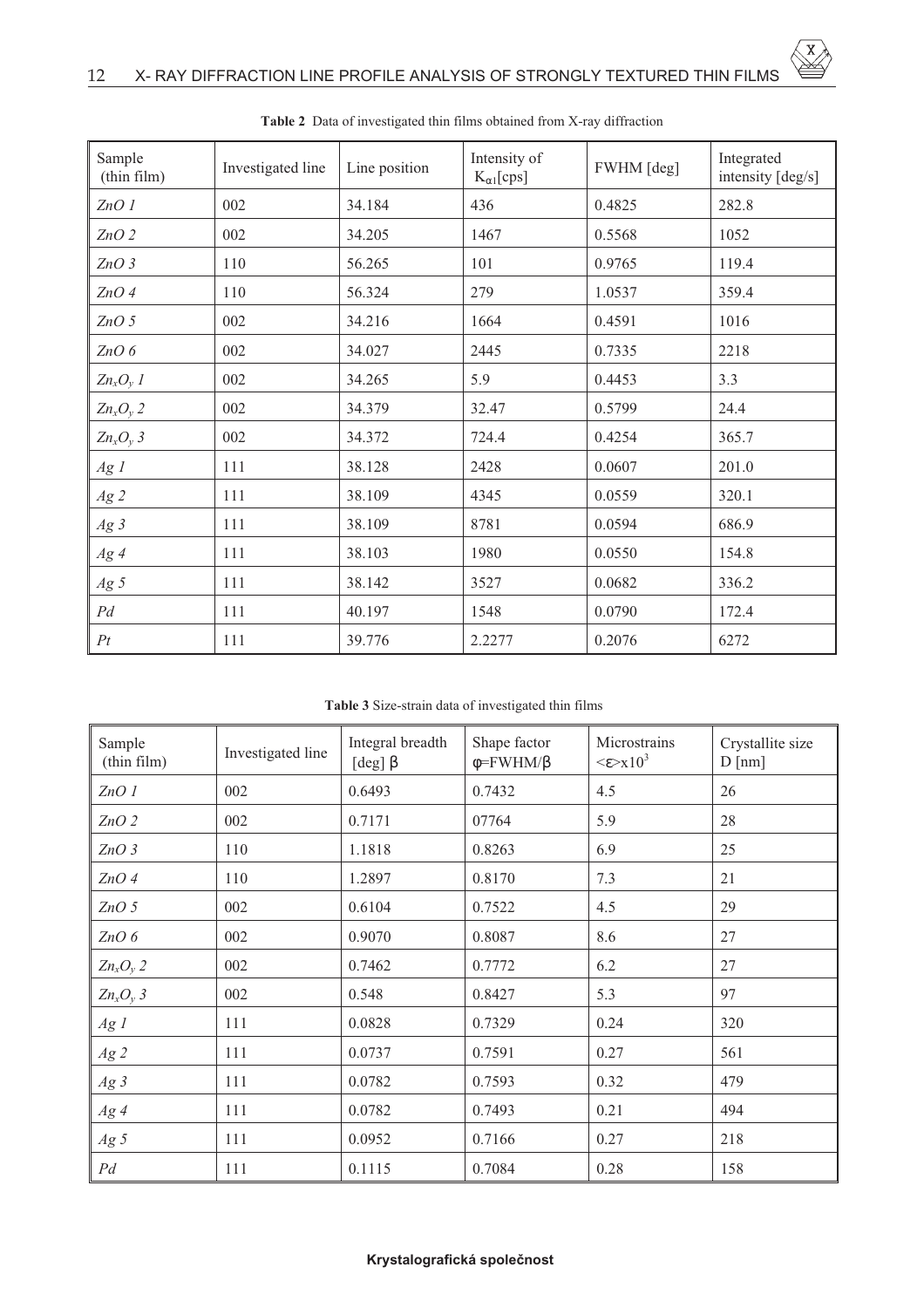

**Figure 3**. Influence of  $O_2$  content in gas mixture on preferred orientation of ZnO film  $(Ar/O<sub>2</sub>=60/40%)$ 



**Figure 4.** Influence of substrate temperature on preferred orientation of  $Zn_xO_y/Al_xO_y$  multilayered structures  $(Ar/O_2 = 25/75\%)$ 

In case of continual sputtering there is a [001] preferred orientation of crystallites perpendicular to the substrate. Cyclic sputtering and ion etching of films in the course of deposition with 75% of  $O_2$  content in the Ar/ $O_2$ gas mixture resulted in [110] preferred orientation of ZnO grains perpendicular to the substrate. After cyclic sputtering and ion etching of films with  $40\%$  O<sub>2</sub> content in the Ar/O2 gas mixture a very strong preferred orientation of ZnO crystallites in the [001] direction perpendicular to the substrate was observed again.

The aluminium conductive layer resulted in a decrease of preferred orientation of ZnO crystallites (Figures 1 and 3) as well as decrease of lattice imperfections, which can be observed in decreasing of microdeformations. Furthermore, in all cases of ZnO films a considerable shift of (002) and (110) diffraction lines towards the less diffraction angles was observed (See Table 2). Regular positions of (002) and (110) ZnO lines according to JCPDS standard are 34.44 and 56.55 deg respectively. This line displacement is accompanied with the lattice strains which are present in the ZnO films due to lattice mismatch between the layer and substrate and due to the low-energy ion bombardment of films.

The texture evolution depending on the substrate temperature during the deposition can be demonstrated on  $Zn_xO_y/Al_xO_y$  multilayered structures prepared as sensitive layers for UV radiation. When substrate temperature dur-

ing the deposition was kept below 300°C, a part of amorphous phase was also observed. Much better preferred orientation was observed when substrate temperature was kept on  $600^{\circ}$ C (See Figure 4 and Table 2).

The most expressive preferred orientation of crystallites in the [111] direction perpendicular to the substrate was observed in case of metallic Ag, Pd and Pt films. These films are suitable materials for chemical and bio-chemical sensors as catalytic metal layers or as reference electrodes. XRD-scans of (111) lines are demonstrated in Figures 5, 6 and 7.



**Figure 5.** XRD-scan for (111) line of Ag film deposited on single crystalline Si [100] substrate



**Figure 6.** XRD-scan for (111) line of Pd film deposited on single crystalline Si [100] substrate

In this case, only (111) line and its second order were observed. Degree of preferred orientation can be partially appreciated by the width of the omega-scans of (111) lines. The widths of the omega-scans for (111) lines of investigated Ag and Pt films are about 3.3-3.7 deg. For Pd film it is about 6.4 deg. Higher r.f. power applied in the sputtering unit resulted in a higher degree of preferred orientation of crystallites.

### **4 Conclusions**

Our experiments indicated that the X-ray diffraction line profile analysis carried out on a common X-ray powder diffractometer can be successfully used when investigating the microstructural properties of strongly textured thin